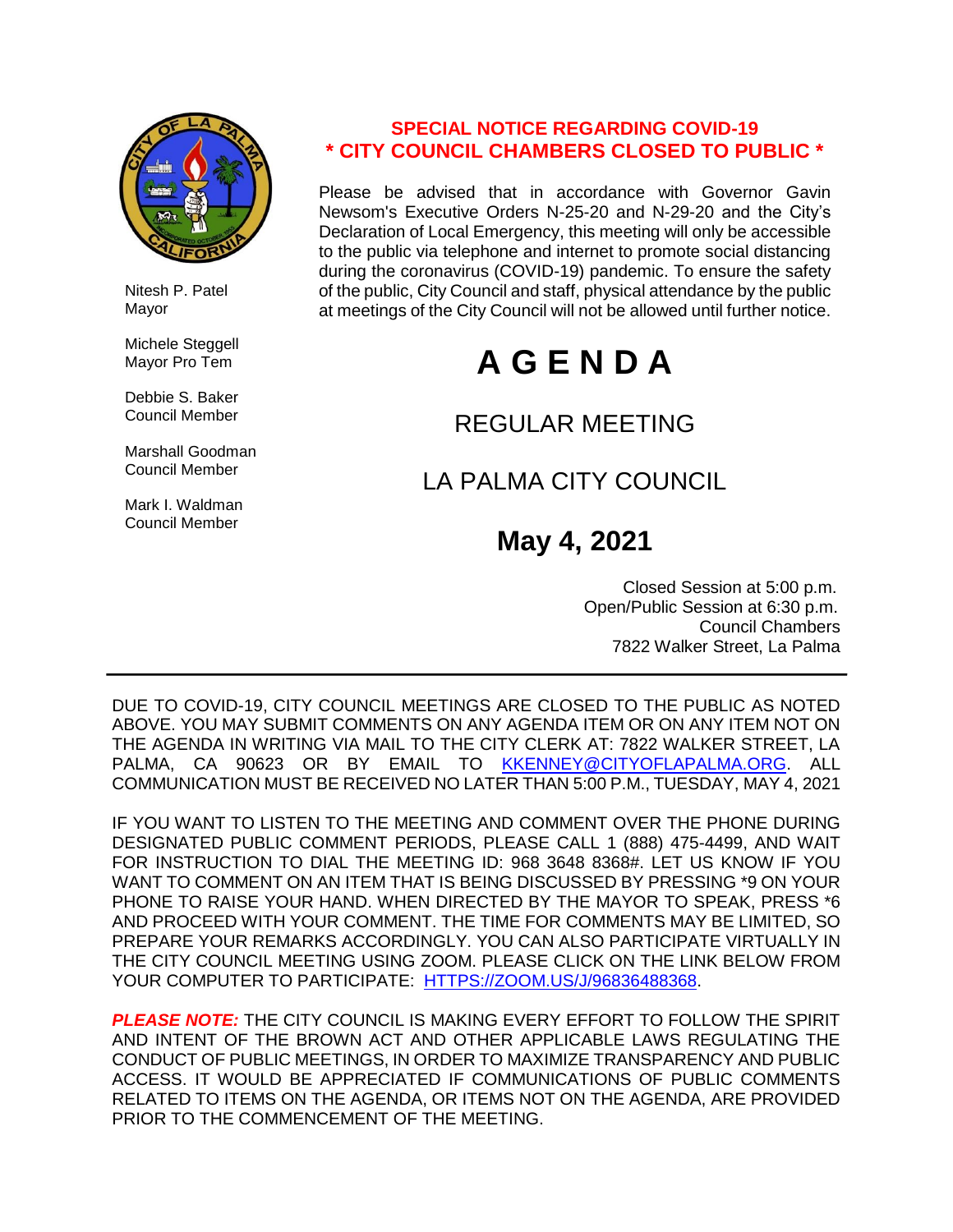#### CALL TO ORDER

#### CLOSED SESSION

#### CS-1. *CONFERENCE WITH LABOR NEGOTIATORS*

Pursuant to Government Code section 54957.6.

| <b>Agency Designated Representatives:</b> | Conal McNamara, City Manager<br>Ryan Hallett Hinton, Assistant to the City<br>Manager                                   |
|-------------------------------------------|-------------------------------------------------------------------------------------------------------------------------|
| <b>Employee Organizations:</b>            | La Palma General Employees Association<br>La Palma Police Association<br>La Palma Professional Employees<br>Association |
| Unrepresented Employees:                  | <b>Executive Management</b>                                                                                             |

CS-2. *CONFERENCE WITH REAL PROPERTY NEGOTIATIONS PURSUANT TO GOVERNMENT CODE SECTION 54956.8*

| Property:            | 7061 Walker Street, La Palma, California<br>APN 263-041-35 |
|----------------------|------------------------------------------------------------|
| Agency negotiator:   | Ajit Thind                                                 |
| Negotiating parties: | <b>LINC Housing Corporation</b>                            |
| Under negotiations:  | Price and/or terms of payment                              |

#### CS-3. *CONFERENCE WITH LEGAL COUNSEL – INITIATION OF LITIGATION:*

Consideration of whether to initiate litigation pursuant to Government Code Section 54956.9(d)(4): (1 case)

#### CS-4. *CONFERENCE WITH LEGAL COUNSEL – ANTICIPATED LITIGATION*

Consideration of whether to initiate litigation pursuant to Government Code Section 54956.9(d)(4): (1 case)

OPEN SESSION: (Scheduled to Start at 6:30 p.m.)

PLEDGE OF ALLEGIANCE: Council Member Goodman

INVOCATION: Pastor Matthew Agosto, City Church Council Member Baker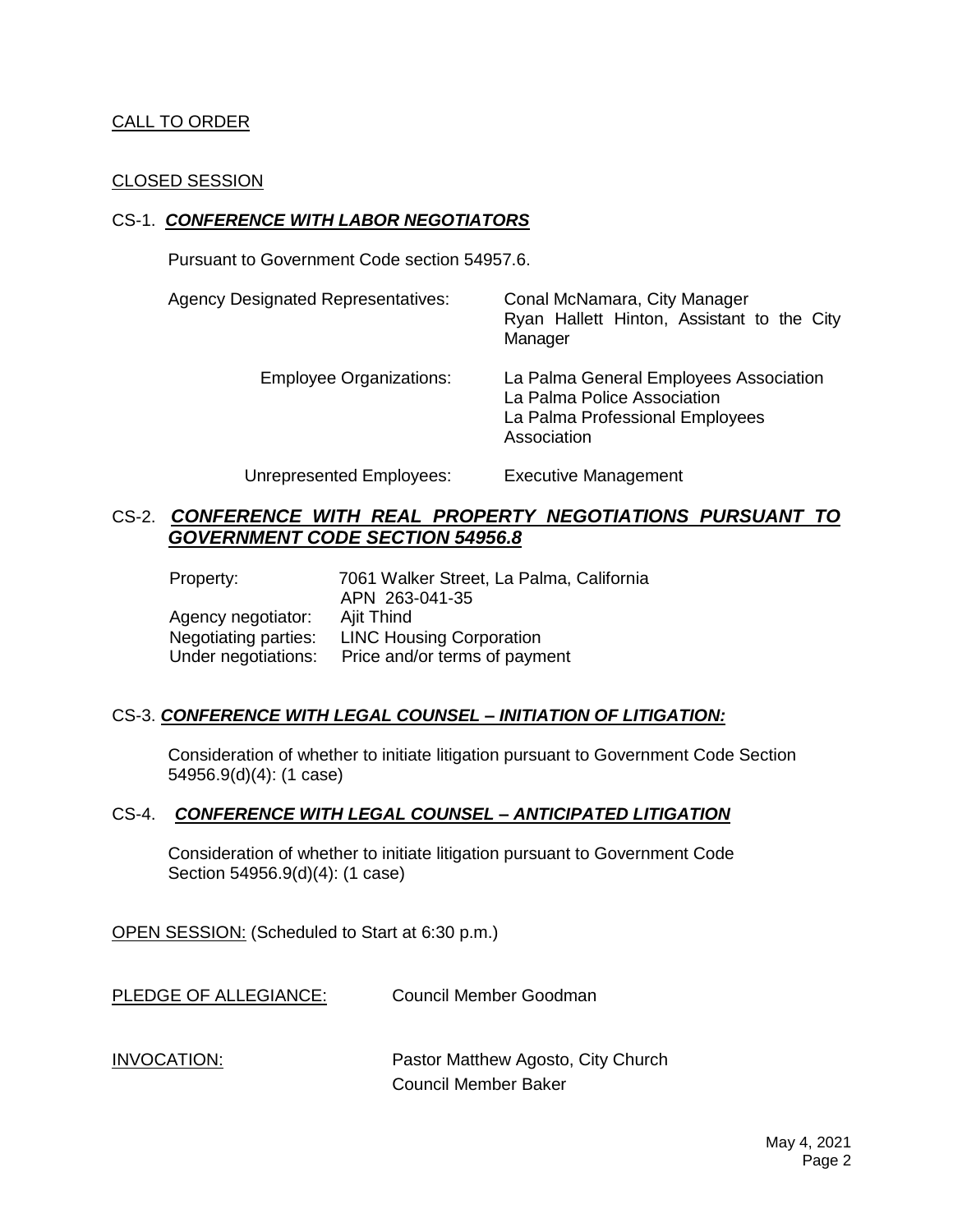ROLL CALL: COUNCIL CALL: Council and Commission Members

#### PRESENTATIONS

- 1. [Presentation of proclamation in recognition of May through October as Drowning](https://www.cityoflapalma.org/DocumentCenter/View/10910/Presentation)  Prevention Awareness
- 2. Presentation of the Annual Report by Orange County Human Relations

ORAL COMMUNICATIONS (Time Limit: 5 Minutes Each)

Time has been reserved at this point in the Agenda for persons wishing to speak on any item that is not listed on the Agenda. By law, the City Council and Successor Agency are prohibited from taking action on such oral comments. The matter will be automatically referred to staff for appropriate response or action or will be placed on the Agenda of a future meeting. Matters listed on the Agenda may be addressed either at this time or at the time they are before the City Council for discussion.

RECESS CITY COUNCIL AND CONVENE AS

### **SUCCESSOR AGENCY TO THE DISSOLVED COMMUNITY DEVELOPMENT COMMISSION OF THE CITY OF LA PALMA**

*The City Council will now recess and convene as the Successor Agency to the Dissolved Community Development Commission of the City of La Palma. Members of the La Palma City Council receive no compensation or stipend as a result of convening or participating in either the Successor Agency or otherwise as serving as members of the Successor Agency.*

#### CONSENT CALENDAR (2 Items)

All matters listed under Consent Calendar will be acted upon by one motion affirming the action recommended on the Agenda. There will be no separate discussion on these items prior to voting unless members of the Successor Agency, Staff, or the public request that specific items be removed from the Consent Calendar for separate action. Any member of the public who wishes to discuss a Consent Calendar item should come forward to the microphone and, upon recognition by the Chair, state his or her name, address, and the item number.

#### A. *Approval of [Successor](https://www.cityoflapalma.org/DocumentCenter/View/10908/Item-A_Successor-Agency-Minutes) Agency Minutes*

Recommendation that the Successor Agency approve the Minutes of the April 6, 2021, Regular Meeting of the Successor Agency.

#### B. *[Successor Agency Register of Demands](https://www.cityoflapalma.org/DocumentCenter/View/10909/Item-B_SA-Warrants-Resolution)*

Recommendation that the Successor Agency adopt a Resolution approving the Register of Demands for April 20, 2021.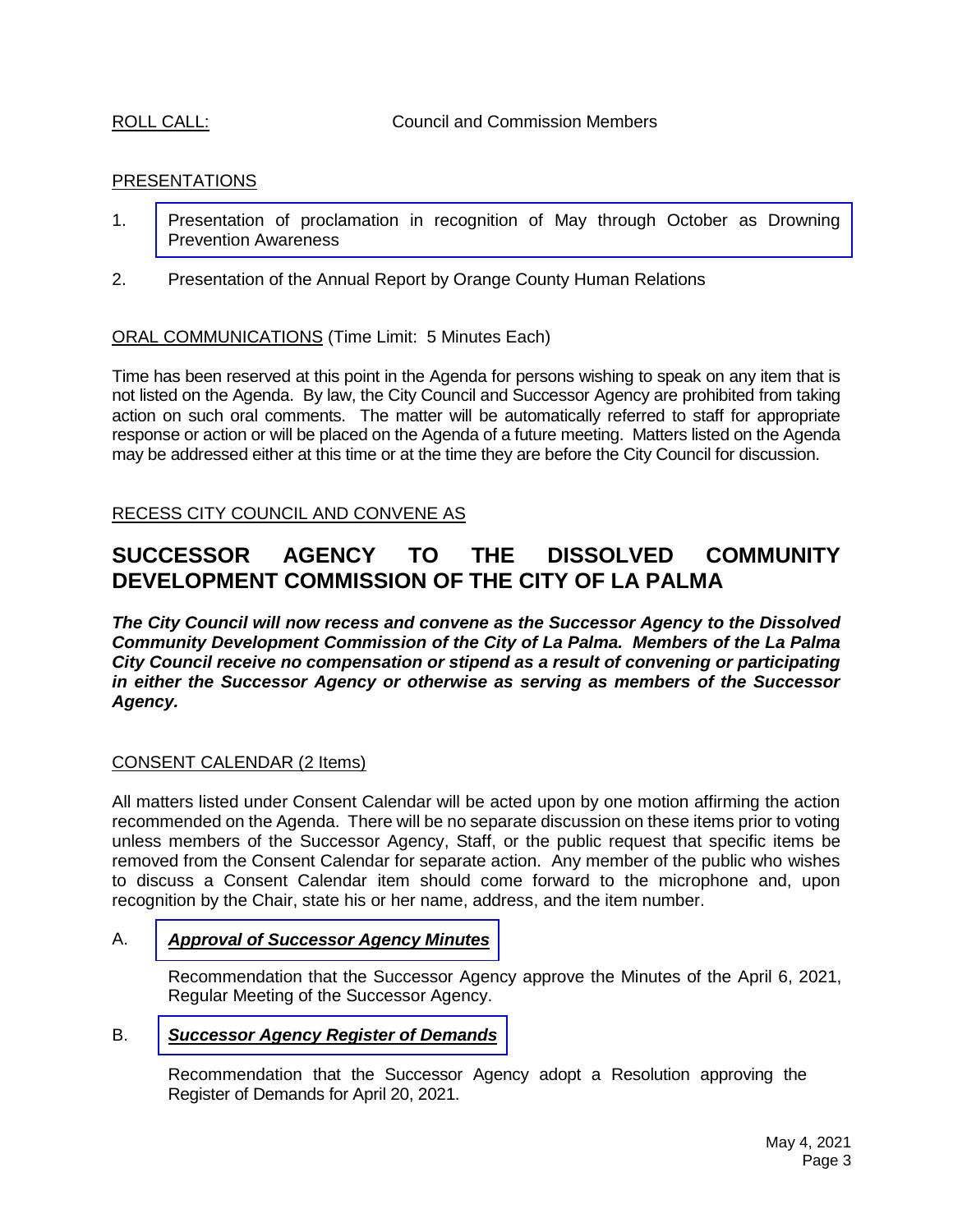#### PUBLIC HEARINGS

None Scheduled.

#### REGULAR ITEMS

None Scheduled.

#### ADJOURN THE SUCCESSOR AGENCY AND RECONVENE

### **CITY COUNCIL**

#### CONSENT CALENDAR (6 Items)

All matters listed under Consent Calendar will be acted upon by one motion affirming the action recommended on the Agenda. There will be no separate discussion on these items prior to voting unless members of the City Council, Staff, or the public request that specific items be removed from the Consent Calendar for separate action. Any member of the public who wishes to discuss a Consent Calendar item should come forward to the microphone and, upon recognition by the Mayor, state his or her name, address, and the item number.

#### 1. *[Waive the Reading of All Ordinances](https://www.cityoflapalma.org/DocumentCenter/View/10911/Item-1_Waive-Reading-of-Ordinances)*

Recommendation that the City Council waive the reading of all Ordinances in their entirety and read by title only.

#### 2. *[Approval of Council Minutes](https://www.cityoflapalma.org/DocumentCenter/View/10912/Item-2_City-Council-Minutes)*

Recommendation that the City Council approved the Minutes of the April 6, 2021, Regular Meeting of the City Council.

#### 3. *[Approval of Register of Demands](https://www.cityoflapalma.org/DocumentCenter/View/10900/Item-3_CC-Warrants)*

Recommendation that the City Council adopt a Resolution approving the Register of Demands for April 20, 2021, and May 4, 2021.

#### 4. *[City of La Palma 3rd Quarter Cash and Investment Report, Fiscal Year 2020-21, as](https://www.cityoflapalma.org/DocumentCenter/View/10901/Item-4_Cash-Investment-Report-Q3-FY-20-21)  of March 31, 2021*

Recommendation that the City Council receive and file the Cash and Investment Report for the third quarter of fiscal year 2020-21.

#### 5. *[Third Quarter Operating Report, Fiscal Year 2020-21](https://www.cityoflapalma.org/DocumentCenter/View/10902/Item-5_Q3-Financial-Report-Attachments)*

Recommendation that the City Council receive and file the Third Quarter Operating Report, Fiscal Year 2020-21.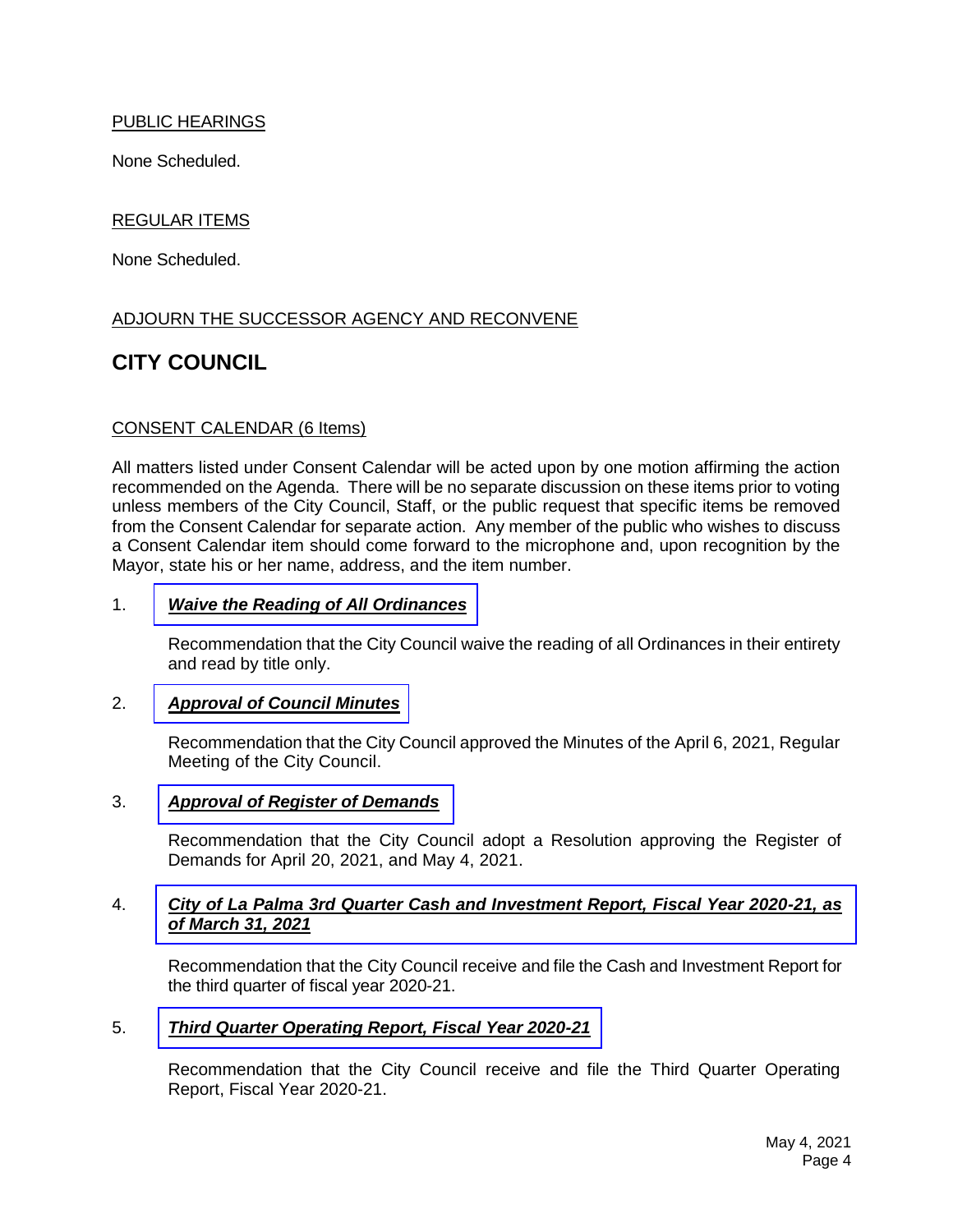#### 6. *[COVID-19 Update/Implications for Upcoming City Events](https://www.cityoflapalma.org/DocumentCenter/View/10903/Item-6_COVID-19-Update-5-4-21)*

Recommendation that the City Council receive the report and provide direction, as appropriate.

#### PUBLIC HEARINGS

None Scheduled.

#### REGULAR ITEMS (4 Items)

#### 7. *[Vehicle Leasing and Maintenance Program with Enterprise Fleet Management](https://www.cityoflapalma.org/DocumentCenter/View/10904/Item-7_Enterprise-Vehicle-Leasing)*

Recommendation that the City Council approve:

- a) A Master Equity Lease Agreement and Vehicle Maintenance Agreement between the City of La Palma and Enterprise Fleet Management; and authorize City Manager to enter into the lease agreements.
- b) Authorize Enterprise Fleet Management to sell designated surplus vehicles on behalf of the City of La Palma as authorized by the City Manager

#### 8. *Adjustments to the FY 2020-21 Budget, [Long Term Fiscal Status, and Overview of](https://www.cityoflapalma.org/DocumentCenter/View/10905/Item-8_Budget-Amend-Long-Term-Financial-and-Budget-Planning-DRAFT-20_)  Fiscal Year 2021-22 Budget*

Recommendation that the City Council:

- 1) Approve the budget adjustments included in the attached budget resolution for FY 2020-21.
- 2) Receive the Staff presentation on the Long Term Fiscal Status Update; and
- 3) Receive the overview of the Draft FY 2021-22 Budget, and provide direction for additional materials or information needed for Proposed Budget to be presented on June 1, 2021.

#### 9. *Award of Contract [to Express Energy Services, Inc. for City Hall Lighting, City](https://www.cityoflapalma.org/DocumentCenter/View/10906/Item-9_City-Hall-Lighting-Agreement) Project No. 21-BLDG-01*

Recommendation that the City Council Award a Contract in the amount of \$65,961 to Express Energy Services, Inc. for retrofit City Hall Lighting, City Project No. 21-BLDG-01.

#### 10. *2021 City Council Goal – [Little Free Library Program](https://www.cityoflapalma.org/DocumentCenter/View/10907/Item-10_Little-Free-Libary-Program)*

Recommendation that the City Council receive and file this report and provide direction to staff on whether to proceed with implementation of a Little Free Library program.